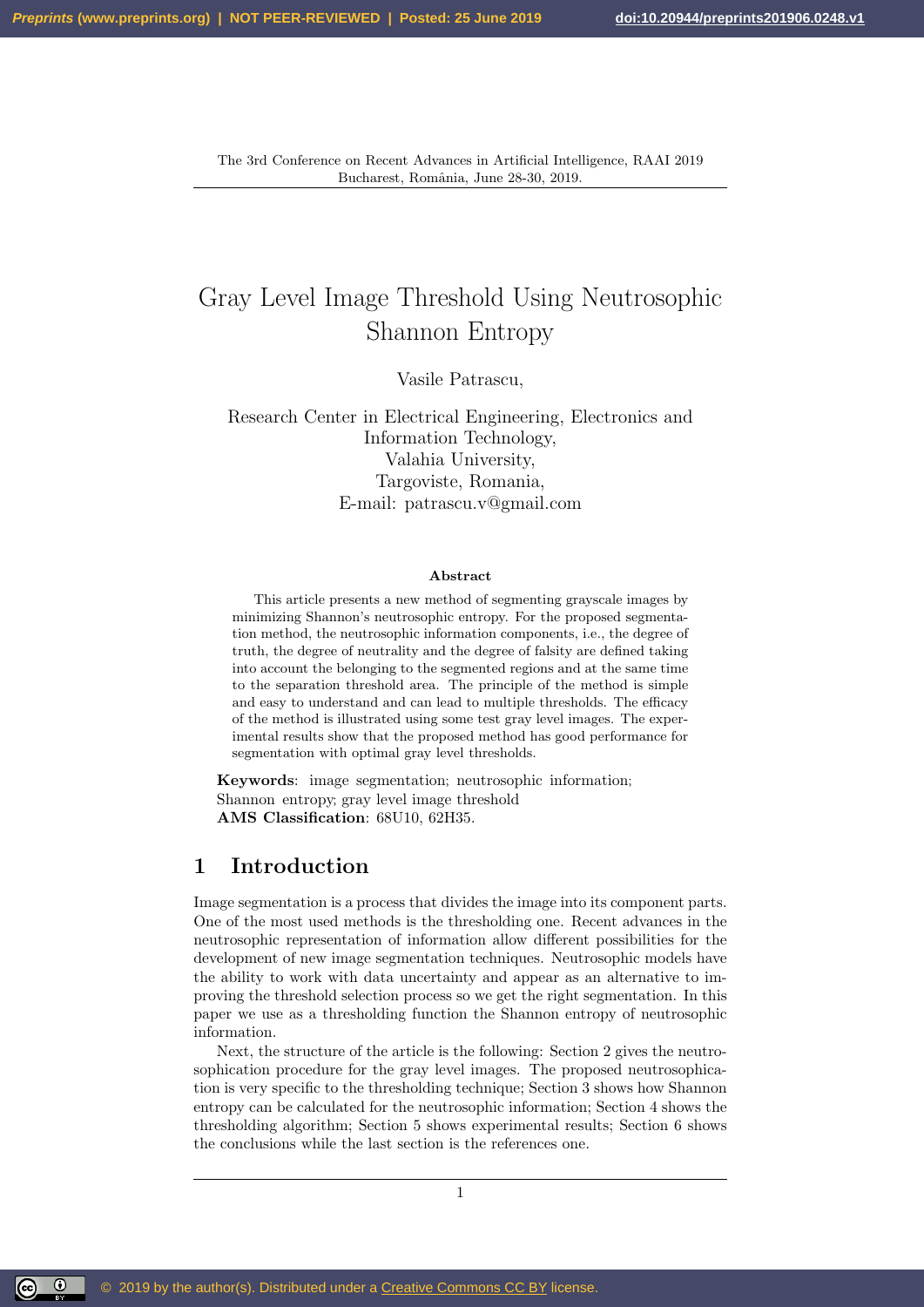# 2 The Neutrosophic Information Construction

Neutrosophic representation of information was proposed by Smarandache [2], [7], [8] and [9] as an extension of fuzzy representation proposed by Zadeh [12] and intuitionistic fuzzy representation proposed by Atanassov [1]. Primary neutrosophic information is defined by three parameters: degree of truth  $T$ , degree of falsity  $F$  and degree of neutrality  $I$ . In the next, we will show, how can construct the neutrosophic information for a gray level image, in such a way to be useful for threshold methods.

Consider the gray levels in the range  $[0, 1]$ . We denote with X the multiset [11] of the gray levels existing in the whole image and take a point  $t \in$  $(\min(X), \max(X))$ . Also, we denote with  $X_1$  the multiset of gray levels existing in the image from the interval  $[0, t]$  and with  $X_2$  the multiset of gray levels existing in the image from the interval  $[t, 1]$ , that is:

$$
X_1 = \{x \in X | x \le t\} \tag{1}
$$

$$
X_2 = \{x \in X | x \ge t\}
$$
\n<sup>(2)</sup>

The threshold  $t$  represents the neutrality point between the two multisets  $X_1$  and  $X_2$ . Then, we calculate the average  $v_1$  for gray levels lower than t and the average  $v_2$  for gray levels larger than t with formulas:

$$
v_1(t) = \frac{1}{card(X_1)} \sum_{x \in X_1} x
$$
 (3)

$$
v_2(t) = \frac{1}{card(X_2)} \sum_{x \in X_2} x
$$
 (4)

For calculation the dissimilarity between two gray levels  $x, y \in [0, 1]$  we will use the following metric [5], [6]:

 $d : [0, 1] \times [0, 1] \rightarrow [0, 1],$ 

$$
d(x,y) = \frac{2|x-y|}{1+|x-0.5|+|y-0.5|}
$$
\n(5)

Using the metric  $d$ , we calculate the dissimilarities between each gray level x and the averages  $v_1, v_2$  and the threshold t. It results  $d(x, v_1), d(x, v_2)$  and  $d(x, t)$ .

$$
d(x, v_1) = \frac{2|x - v_1(t)|}{1 + |x - 0.5| + |v_1(t) - 0.5|}
$$
\n(6)

$$
d(x, v_2) = \frac{2|x - v_2(t)|}{1 + |x - 0.5| + |v_2(t) - 0.5|}
$$
\n(7)

$$
d(x,t) = \frac{2|x-t|}{1+|x-0.5|+|t-0.5|}
$$
\n(8)

We denote the minimum between the dissimilarities  $d_1(x, v_1)$  and  $d_2(x, v_2)$ with:

$$
d_v(x) = min(d(x, v_1), d(x, v_2))
$$
\n(9)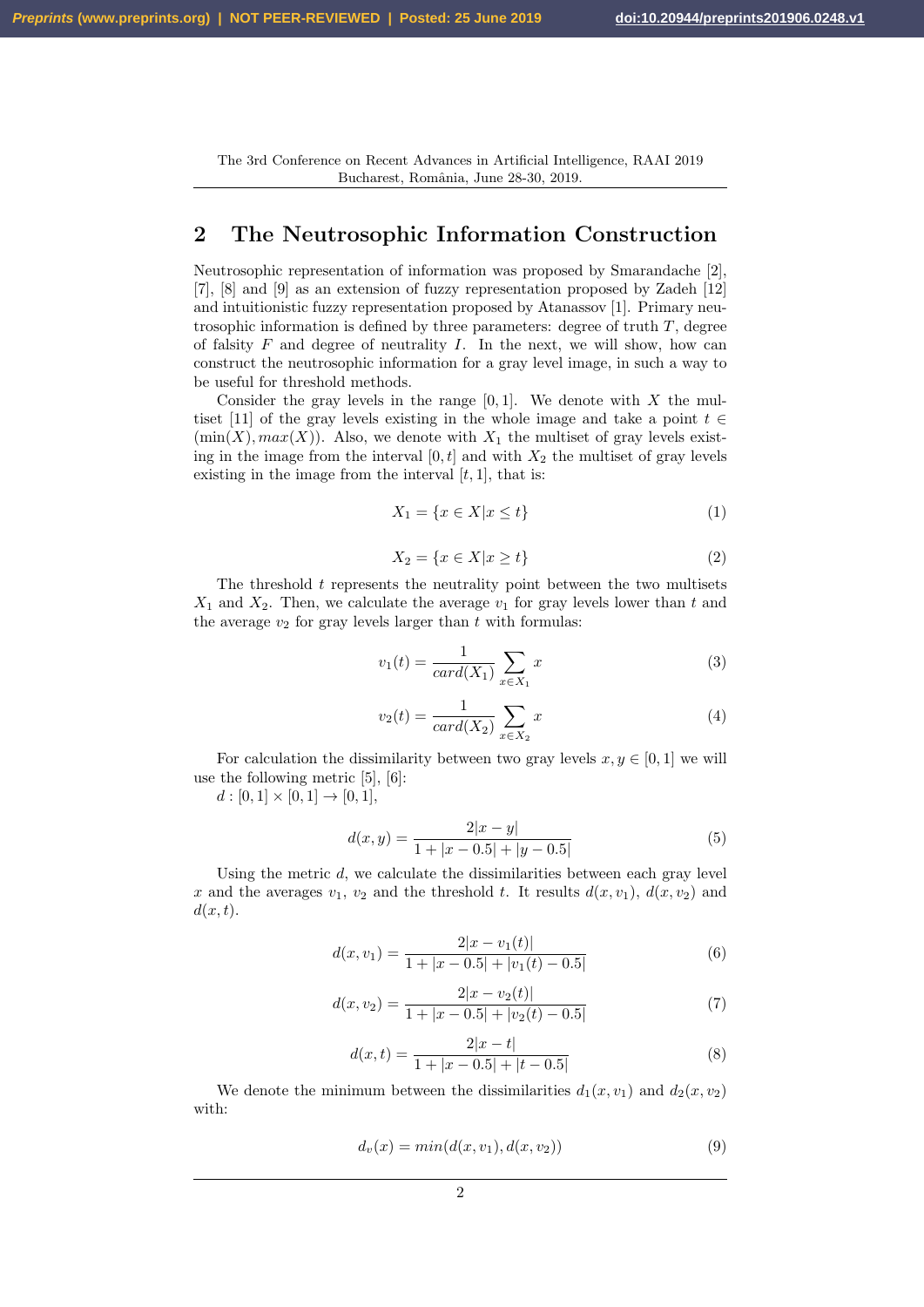With these dissimilarities, we will construct the neutrosophic information associated with each gray level  $x$  and related to the threshold  $t$ : the degree of truth  $T(x, t)$ , the degree of falsity  $F(x, t)$  and the degree of neutrality  $I(x, t)$ .

The degree of truth:

$$
T(x,t) = \frac{d(x,v_2) - d(x,v_1) \cdot d(x,v_2)}{d(x,v_1) + d(x,v_2) - d(x,v_1) \cdot d(x,v_2)}
$$
(10)

The degree of falsity:

$$
F(x,t) = \frac{d(x,v_1) - d(x,v_1) \cdot d(x,v_2)}{d(x,v_1) + d(x,v_2) - d(x,v_1) \cdot d(x,v_2)}
$$
(11)

The degree of neutrality:

$$
I(x,t) = \frac{d_v(x) - d(x,t) \cdot d_v(x)}{d(x,t) + d_v(x) - d(x,t) \cdot d_v(x)}
$$
(12)

In figure 1, we can see the graphic of the functions  $T(x, t)$ ,  $I(x, t)$  and  $F(x, t)$ for the particular case:  $v_1 = 0.15$ ,  $v_2 = 0.75$  and  $t = 0.3$ 



Figure 1: The graphic of the functions  $T(\text{red}), I(\text{blue}), F(\text{green})$  for  $v_1 = 0.15$ ,  $v_2 = 0.75$  and  $t = 0.3$ .

# 3 The Shannon entropy for neutrosophic information

In this paper, the Shannon function [10] is used as a measure for the neutrosophic information uncertainty. We do the following notations:

The bifuzzy undefinedness U:

$$
U(x,t) = \max(0, 1 - T(x,t) - F(x,t))
$$
\n(13)

The bifuzzy contradiction C:

$$
C(x,t) = \max(0, T(x,t) + F(x,t) - 1)
$$
\n(14)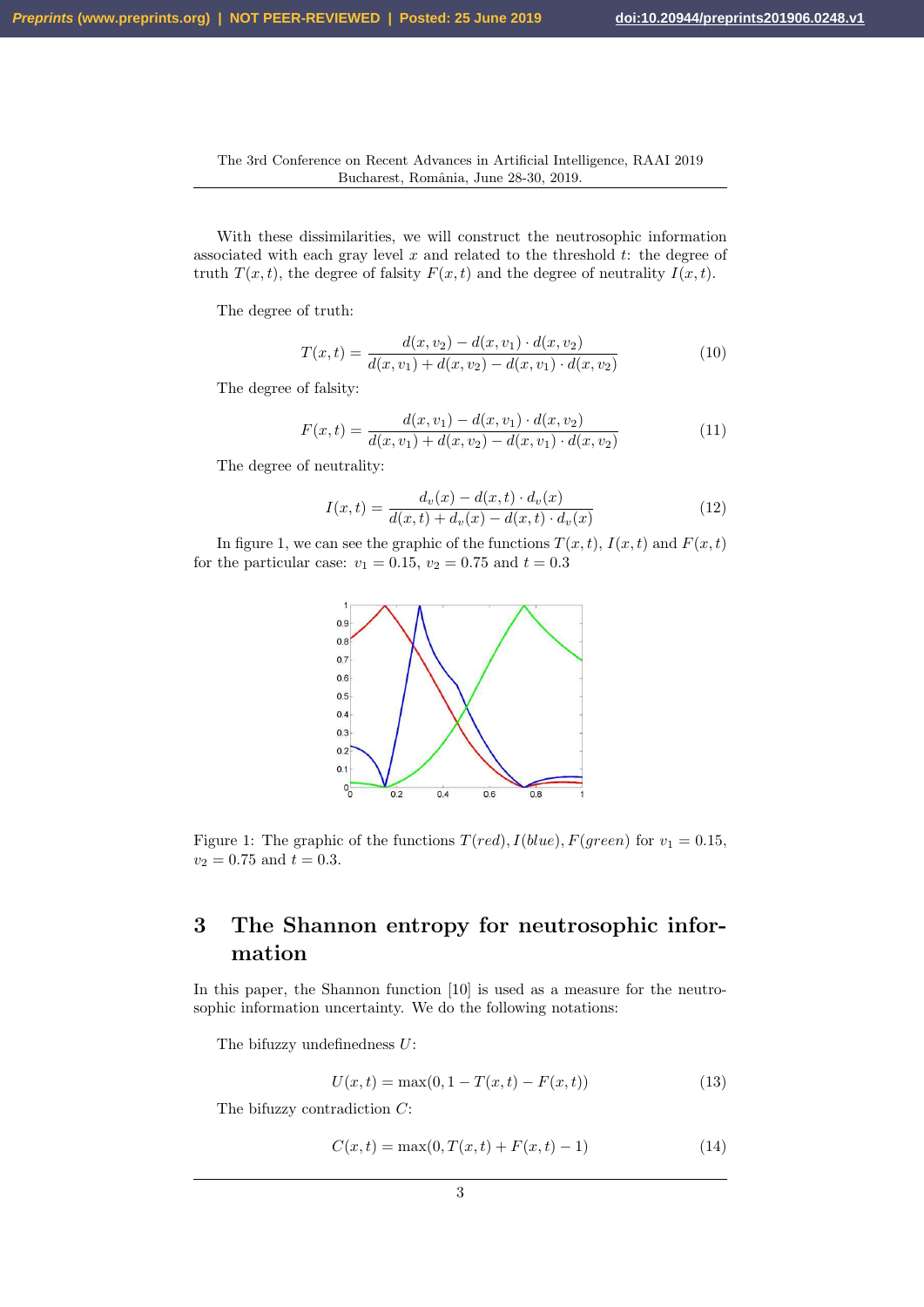The escort fuzzy degree of truth  $p_T$ :

$$
p_T(x,t) = \frac{T(x,t) + U(x,t) + \frac{I(x,t)}{2}}{1 + I(x,t) + U(x,t) + C(x,t)}
$$
(15)

The escort fuzzy degree of falsity  $p_F$ :

$$
p_F(x,t) = \frac{F(x,t) + U(x,t) + \frac{I(x,t)}{2}}{1 + I(x,t) + U(x,t) + C(x,t)}
$$
(16)

Then, we calculate the neutrosophic Shannon entropy  $e(x, t)$  for each gray level  $x$  using formula proposed in [3, 4].

$$
e(x,t) = \frac{p_T(x,t) \cdot \ln(p_T(x,t)) + p_F(x,t) \cdot \ln(p_F(x,t))}{-\ln(2)} \tag{17}
$$

In the space  $(T, I, F)$  the Shannon entropy for neutrosophic information verifies the general conditions of neutrosophic uncertainty [4]:

- i)  $e(1, 0, 0) = e(0, 0, 1) = 0$
- ii)  $e(T, I, T) = e(F, I, F) = 1$
- iii)  $e(T, I, F) = e(F, I, T)$

iv)  $e(T_1, I_1, F_1) \le e(T_2, I_2, F_2)$  if  $|T_1 - F_1| \ge |T_2 - F_2|, |T_1 + F_1 - 1| \le$  $|T_2 + F_2 - 1|$  and  $I_1 \leq I_2$ .

The property (iv) shows that the Shannon entropy decreases with  $|T - F|$ , increases with  $|T + F - 1|$  and increases with I.

From (iv) it results that  $e(T, I, F) \in [0, 1]$  because  $e(T, I, F) \ge e(1, 0, 0)$  and  $e(T, I, F) \leq e(0, 1, 0)$ . Also, we must mention that there exists the following equality:

$$
|T + F - 1| = C + U \tag{18}
$$

## 4 The algorithm for thresholding operation

We denote by  $x_m = min(X)$  and  $x_M = max(X)$ . For each  $t \in (x_m, x_M) \cap$  $\{\frac{1}{Q}, \frac{2}{Q}, \ldots, \frac{Q-1}{Q}\}\,$ , we calculate the entropy average for the three fuzzy sets defined by the neutrosophic components  $T$ ,  $I$  and  $F$ . Here, the natural number Q is the step of threshold quantization. Typically,  $Q = 255$ . It results the following three partial entropy functions:  $e_T(t)$ ,  $e_I(t)$ ,  $e_F(t)$ .

$$
e_T(t) = \frac{\sum_{x \in X} T(x, t) \cdot e(x, t)}{\sum_{x \in X} T(x)} \tag{19}
$$

$$
e_I(t) = \frac{\sum_{x \in X} I(x, t) \cdot e(x, t)}{\sum_{x \in X} I(x, t)}
$$
\n(20)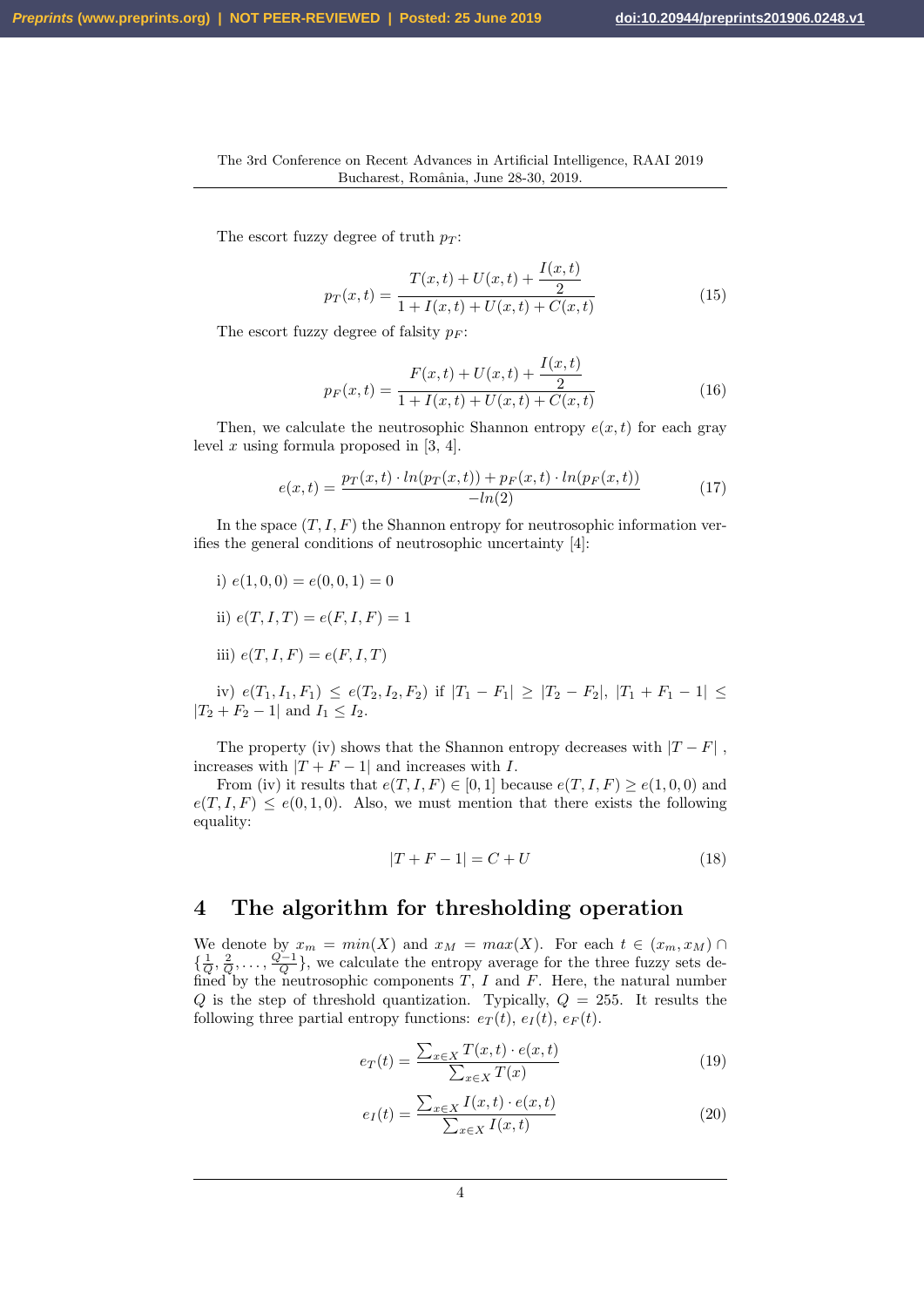$$
e_F(t) = \frac{\sum_{x \in X} F(x, t) \cdot e(x, t)}{\sum_{x \in X} F(x, t)}
$$
(21)

Then, we define the optimal function that is the total entropy, which is calculated with the average of the three partial entropies calculated above.

$$
E(t) = \frac{e_T(t) + e_I(t) + e_F(t)}{3}
$$
\n(22)

The segmentation thresholds are the local minimum points of the total entropy  $E$ .

# 5 Experimental results

The proposed method was applied for segmentation of the following four images: ball, block, mammography and spider. The obtained results can be seen in figs. 2, 4, 6 and 8 while the entropy functions can be seen in figs. 3, 5, 7 and 9.



Figure 2: The image ball  $(a)$ . The segmented image with two gray levels  $(b)$ .



Figure 3: The graphic of neutrosophic Shannon entropy where the red circle represents the gray level threshold (local minimum) for image ball.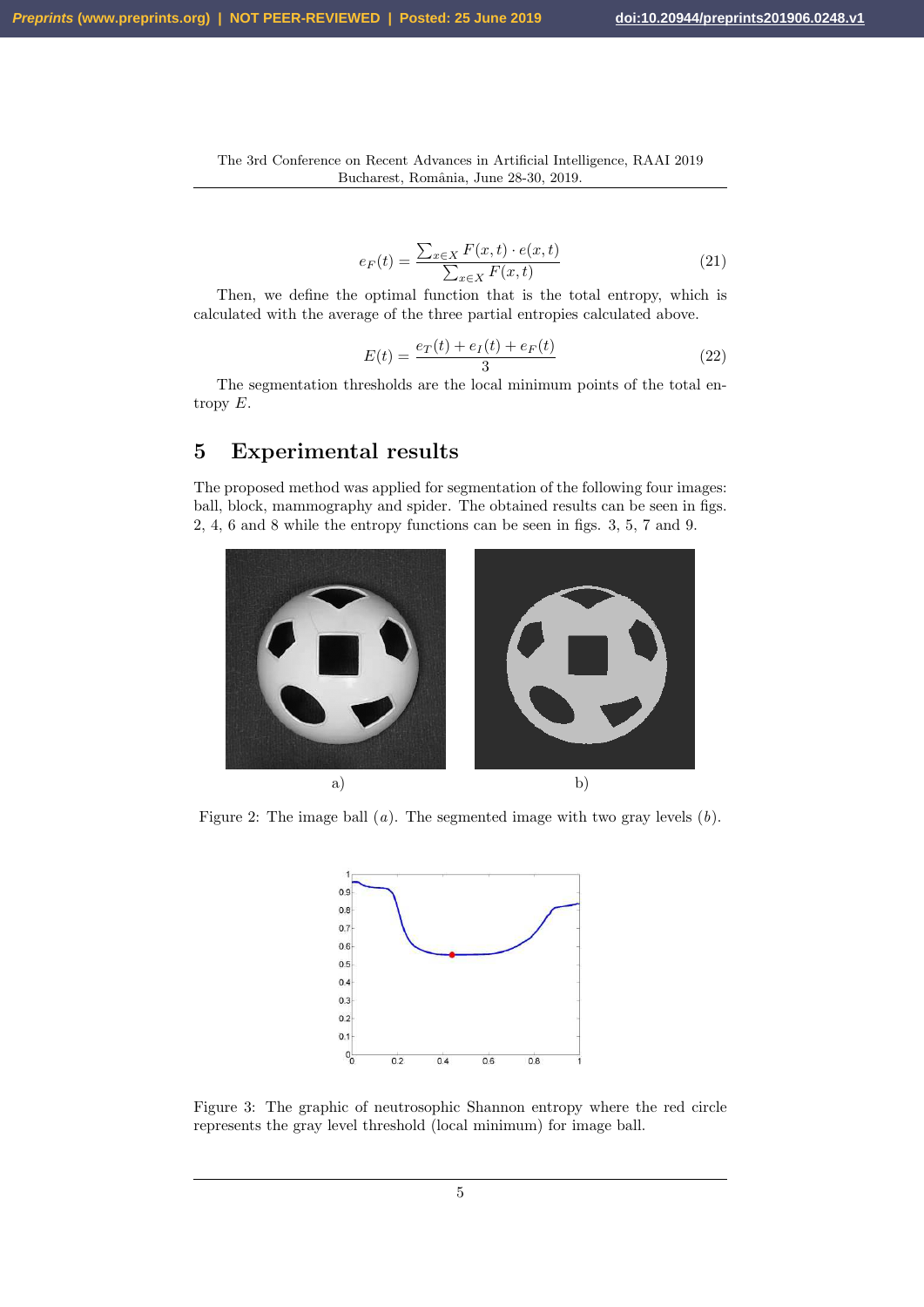

The 3rd Conference on Recent Advances in Artificial Intelligence, RAAI 2019 Bucharest, România, June 28-30, 2019.

Figure 4: The image block  $(a)$ . The segmented image with three gray levels  $(b)$ .



Figure 5: The graphic of neutrosophic Shannon entropy where the red circles represent the two gray level thresholds (local minima) for image block.

# 6 Conclusions

Based on the concept of neutrosophic information and the definition of the degree of truth, degree of neutrality and degree of falsity, a new image thresholding method is proposed. It utilizes the Shannon entropy in order to determine adequate threshold values. It is expected that the absolute value of the difference between degree of truth and degree of falsity for each pixel can be as close to 1 as possible, so that the entropy of each pixel is as minimal as possible. The proposed method which is based on minimizing the neutrosophic entropy of an image has demonstrated performance in multilevel thresholding. At the same time, the experimental results indicate that the proposed method can find appropriate threshold values.

# References

1. K. Atanassov. Intuitionistic Fuzzy sets. Fuzzy Sets and Systems 20, pp. 87-96, (1986).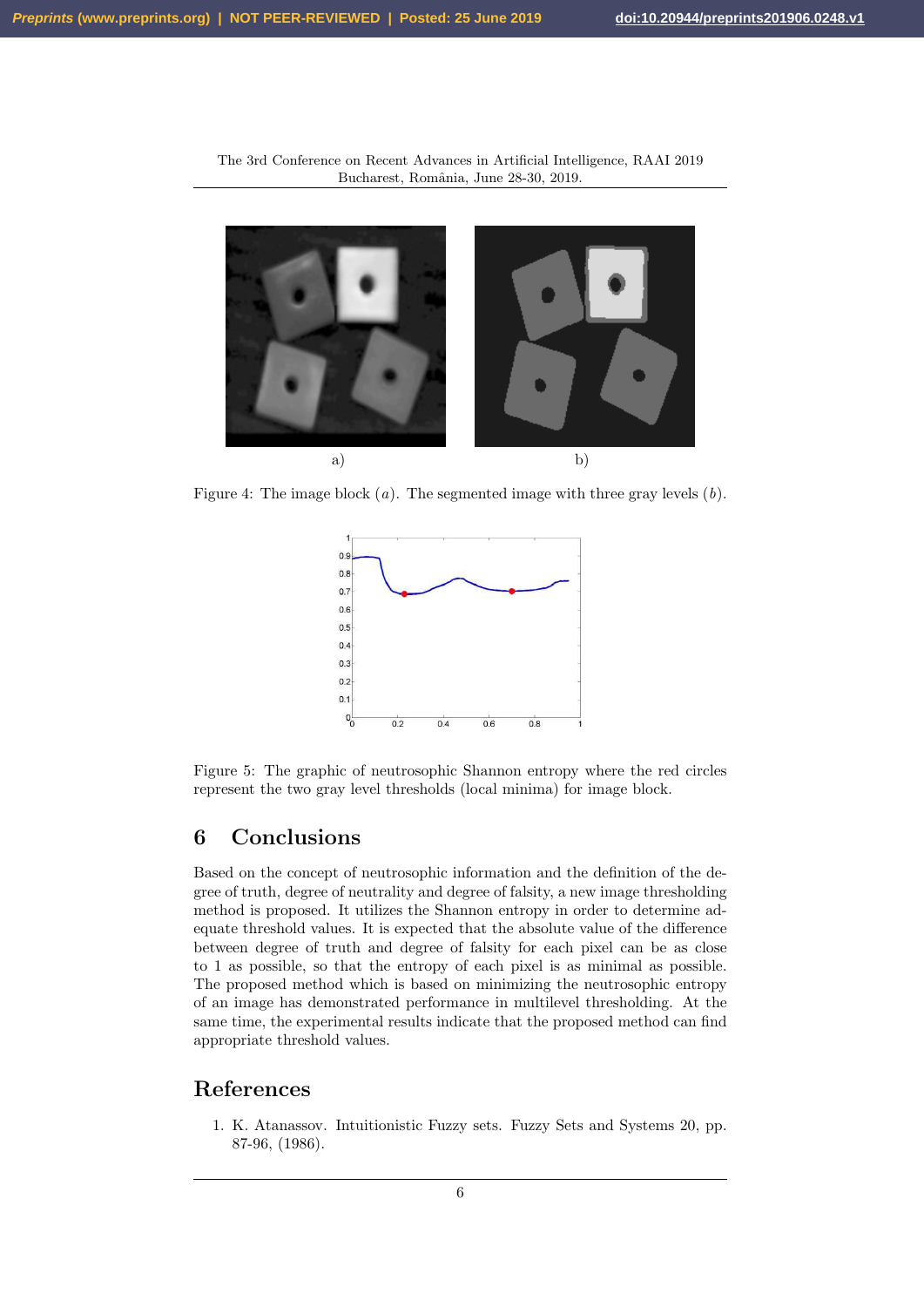

The 3rd Conference on Recent Advances in Artificial Intelligence, RAAI 2019 Bucharest, România, June 28-30, 2019.

Figure 6: The image mammography  $(a)$ . The segmented image with three gray levels  $(b)$ .



Figure 7: The graphic of neutrosophic Shannon entropy where the red circles represent the gray level thresholds (local minima) for image mammography.

- 2. C. Ashbacher, Introduction to Neutrosophic Logic, American Research Press, Rehoboth, NM, (2002).
- 3. V. Patrascu, Shannon entropy for imprecise and under-defined or overdefined information, The 25th Conference on Applied and Industrial Mathematics, CAIM 2017, Iasi, Romania, ROMAI Journal, vol. 14, no. 1, pp. 169-185, (2018).
- 4. V. Patrascu, Shannon Entropy for Neutrosophic Information, doi:10.13140 /RG.2.2.32352.74244, arXiv:1810.00748, September, (2018).
- 5. V. Patrascu, A Novel Penta-Valued Descriptor for Color Clustering, The 6th International Conference on Image and Signal Processing, ICISP 2014, Cherbourg, Normandy, France, June 30 - July 2, 2014, Volume: Image and Signal Processing, Lecture Notes in Computer Science, Volume 8509, Springer International Publishing Switzerland, pp. 173-182, (2014).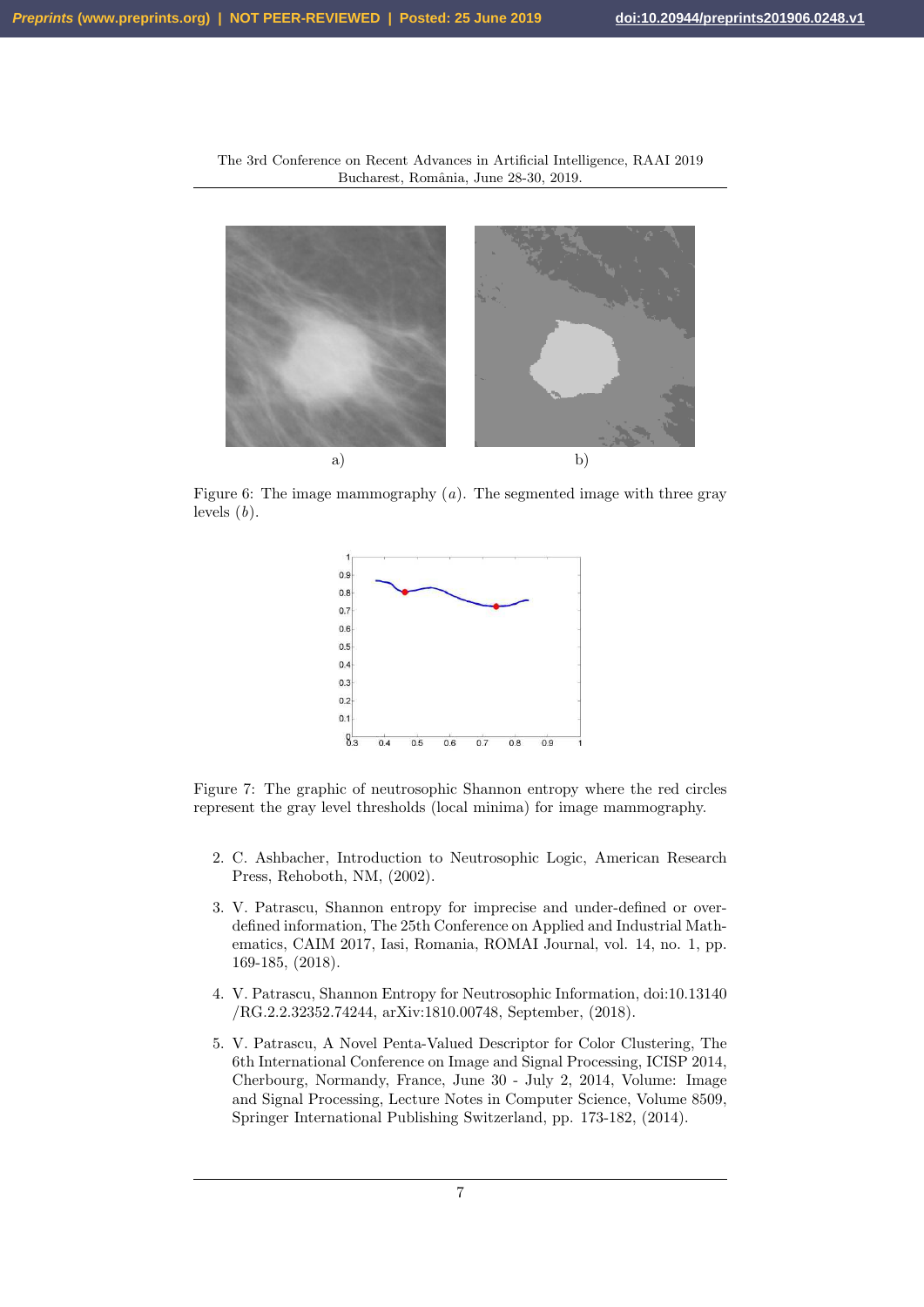

The 3rd Conference on Recent Advances in Artificial Intelligence, RAAI 2019 Bucharest, România, June 28-30, 2019.

Figure 8: The image spider  $(a)$ . The segmented image with three gray levels (b).



Figure 9: The graphic of neutrosophic Shannon entropy where the red circles represent the gray level thresholds (local minima) for image spider.

- 6. V. Patrascu, New Framework of HSL System Based Color Clustering Algorithm, The 24th Midwest Artificial Intelligence and Cognitive Sciences Conference, MAICS 2013, April 13-14, 2013, New Albany, Indiana. USA, ceur-ws.org, Vol. 1348, pp. 85-91, (2013).
- 7. U. Rivieccio, Neutrosophic Logics: Prospects and Problems, Fuzzy Sets and Systems, 159, pp. 1860-1868, (2008).
- 8. F. Smarandache, A Unifying Field in Logics: Neutrosophic Logic. Neutrosophy, Neutrosophic Set, Neutrosophic Probability, American Research Press, Rehoboth, NM, (1999).
- 9. F. Smarandache, Neutrosophic Set A Generalization of the Intuitionistic Fuzzy Set, International Journal of Pure and Applied Mathematics, 24, no. 3, pp. 287-297, (2005).
- 10. C.E. Shannon, A mathematical theory of communication, Bell System Tech., J. 27, pp. 379-423, (1948).